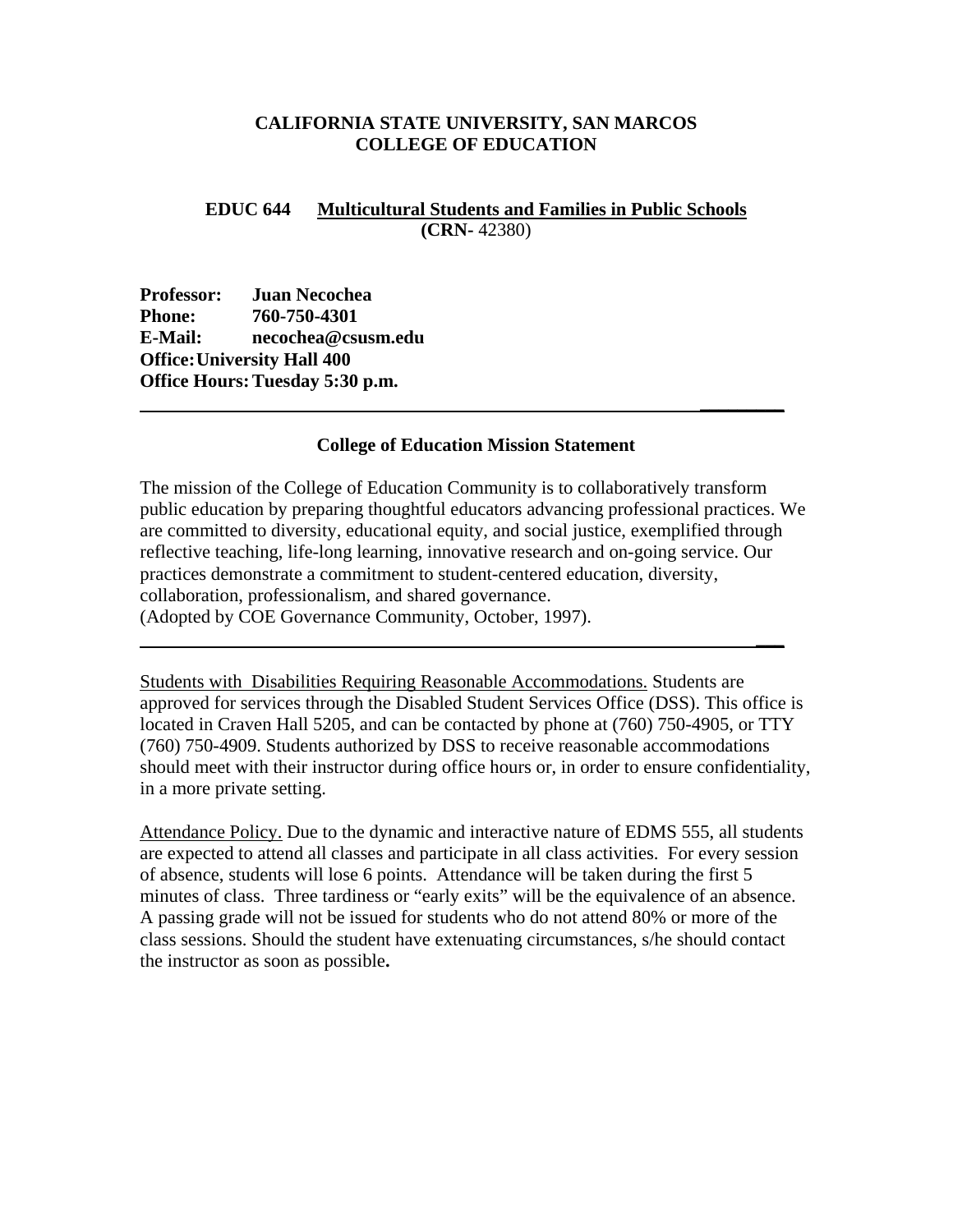## **COURSE DESCRIPTION**

This course examines topics that allow students to increase their level of awareness, knowledge and skills that will render them effective teachers with culturally diverse students and families. Students will understand how families function and interact with schools. We will consider how mainstream society defines / describes families and the ways families define and describe themselves. We will consider specific ethnic groups as well as interracial families, and inter-ethnic and intra-ethnic relations.

## **Course Objectives**

The purpose of the course is to:

- Examine the meaning of family for students from culturally and linguistically diverse backgrounds.
- Gain better knowledge, awareness and skills for developing partnerships with diverse families.
- Have an opportunity to develop an increased respect and appreciation for at least one culture that is different from your own
- Conduct a book review of diverse families
- Organize a planned school event for diverse families
- Exhibit understanding between language and culture in families and communities
- Participate actively in course discussions about issues that matter for diverse families and communities in U.S. schools

# **COURSE REQUIREMENTS**

# **Required Texts**

Child, B. (1998). *Boarding School Seasons*. Lincoln, NE: University of Nebraska Press.

Kotlowitz, A. (1991). *There are no Children Here: the Story of Two Boys Growing Up in the Other America*. New York: Doubleday.

Villaseñor, V. (2004). *Burro Genius: a Memoir.* New York: Harper Collins Publishers.

An additional book of your choice.

Other articles selected by instructor.

#### **Assignments**

All students are expected to participate in class activities and demonstrate reflective learning. It is important that students are well prepared for course sessions by completing the readings and assignments scheduled before the class meetings. Unless otherwise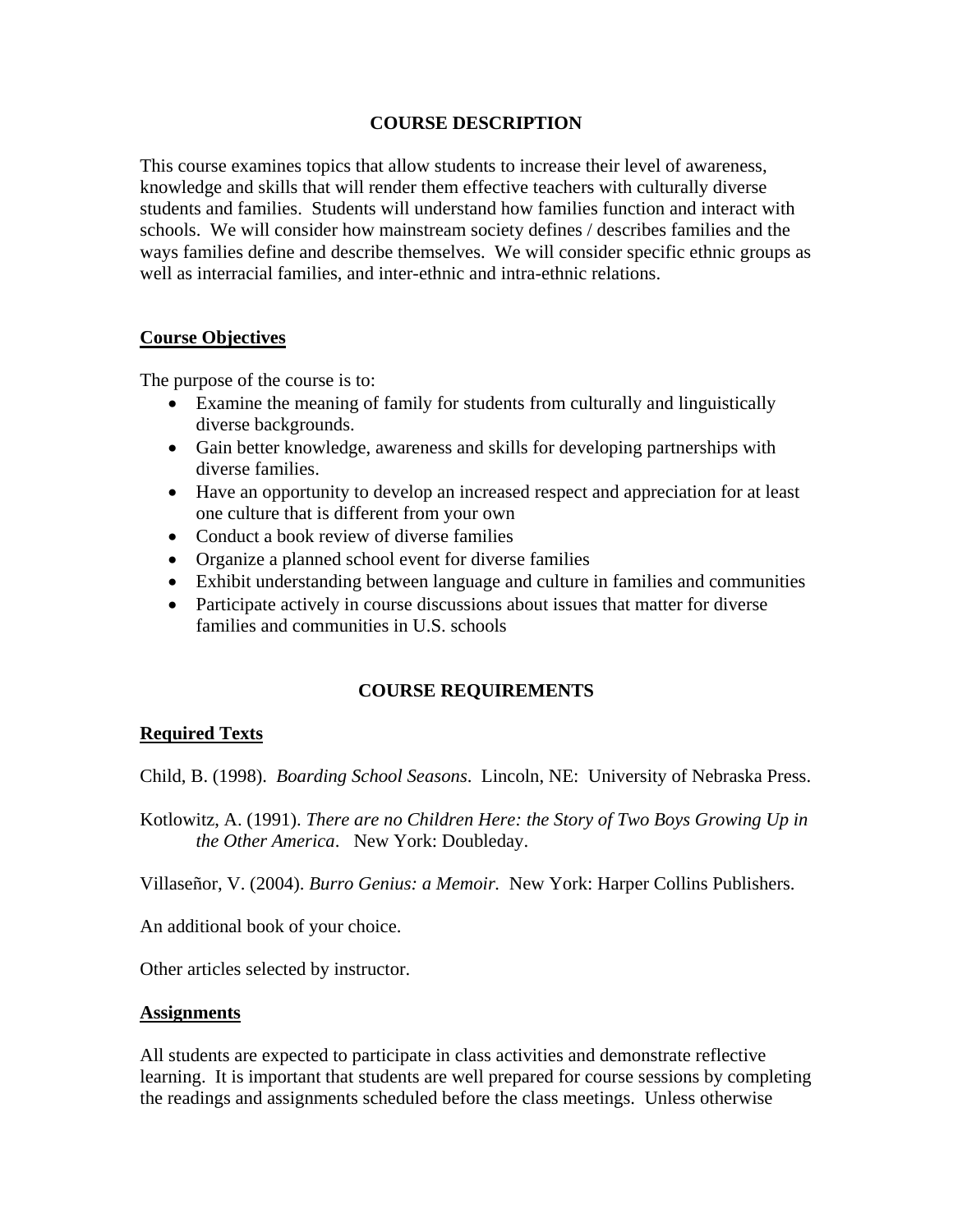negotiated with the instructor, all assignments are to be handed in on the due date. **Assignments not handed-in on due date will lose 10% of earned credit per day.** Assignments should be typed and double-spaced (yes, including the class journal).

- Attendance and Participation **30 points** • Ethnographic interview or School Family Event 3**0 points**
- Literature Circle on *Burro Genius* **20 points**
- Book Review **15 points**
- Reactions to Book Reviews **5 points**
- Lesson Observation (10 points)

### **Grading**

| $96 - 100 = A;$            | $80 - 82 = B$   |  |
|----------------------------|-----------------|--|
| $90 - 95 = A -$ ;          | $77 - 79 = C +$ |  |
| $87 - 89 = B +$ ;          | $73-76 = C$     |  |
| $83 - 86 = B$ ; 70-73 = C- |                 |  |

### **Assignments**

### **1. Active participation in class**

This course is intended to be highly inteactive and participatory with the expectation that students will be able to have deep conversations "that matter" about topics related to diverse families. Students are required to "listen first to understand the views of others, then to be understood" in an environment of open and honest conversations about issues related to diverse families in schools. In this regard, a high proportion (30%) of the grade earned in the class will be depended on the degree to which students participate actively in class activities and conversations.

### **2. Ethnographic interview with a family different from you**

Students may work in groups of 2-3 to conduct an ethnographic interview of someone who is very different from themselves. The purpose of the interview is to conduct an extensive analysis of the responses to questions related to the issues discussed in class. To the degree possible, the students should incorporate the perspective of the interviewee and view the world from someone else's lens. The group will be responsible for compiling a portfolio that contains: the interview questions, a summary of responses to the questions and reflections from each group member about the interview. The reflection should, minimally, address your impressions of the interviewee, relate the information obtained from class discussions and describe what you learned from this experience. Also, students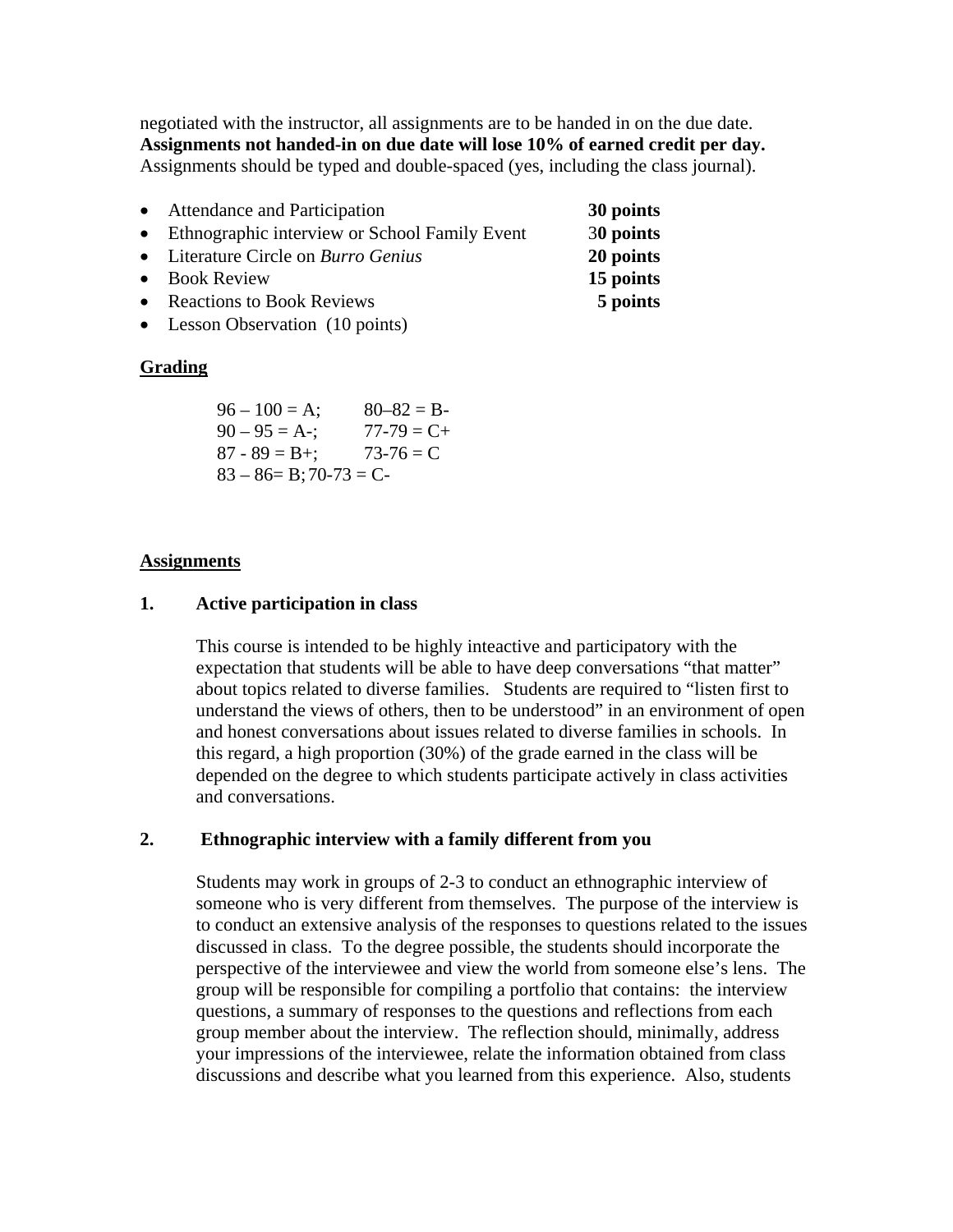will give class presentations of the interviews. (You may work in groups of up to 4 students)

# **OR**

## **School family event**

Students will need to plan and implement a special school event (family science night; "Cuéntame un cuento" ) to encourage family and community involvement in school. For the assignment, students are to submit all the artifacts (e.g., agenda, notices, etc.) created for the event and a 2 to 4-page reflection in response to the following questions:

- a. How did the event incorporate families' strengths?
- b. How did the event incorporate the diverse famiilies' languages and cultures?
- c. Describe the essential ambience and climate that emerged during the event.
- d. What did you learn from the event?
- e. What would you improve next time you implement a similar event?
- f. Final words of wisdom.

Students may work in groups of up to 4 students for this assignment.

### **4. Book Review--Diverse families in American schools**. (WEBct Online session)

*Upload your book review to WEBct "Assignments" under "Diverse Familes" also post in the discussion board under "Diverse Families." Please be certain to "paste" your paper into the discussion board—do not add it as an attachment for ease of reading for other students.* 

Research an issue in education and/or society related to families that will likely have an impact on your practice as an educator. Choose a book you wish to read related to the issue selected and write a 6 to 8 page review, extrapolating social and personal implications for your own professional goals as an educator in a diverse society. This review needs to be posted in WEBct by Tuesday, October 24 , at 11:00 p.m. Your review should include the following:

- a) A discussion of the book read.
- b) Why is this issue important?
- c) How does it relate to your passion in education?
- d) How can addressing this issue have a positive impact on education or society?
- e) What might happen if schools do make changes to accommodate the issue?
- f) What can you, as an educational leader, do to have an impact in transforming schools or society to address the issue?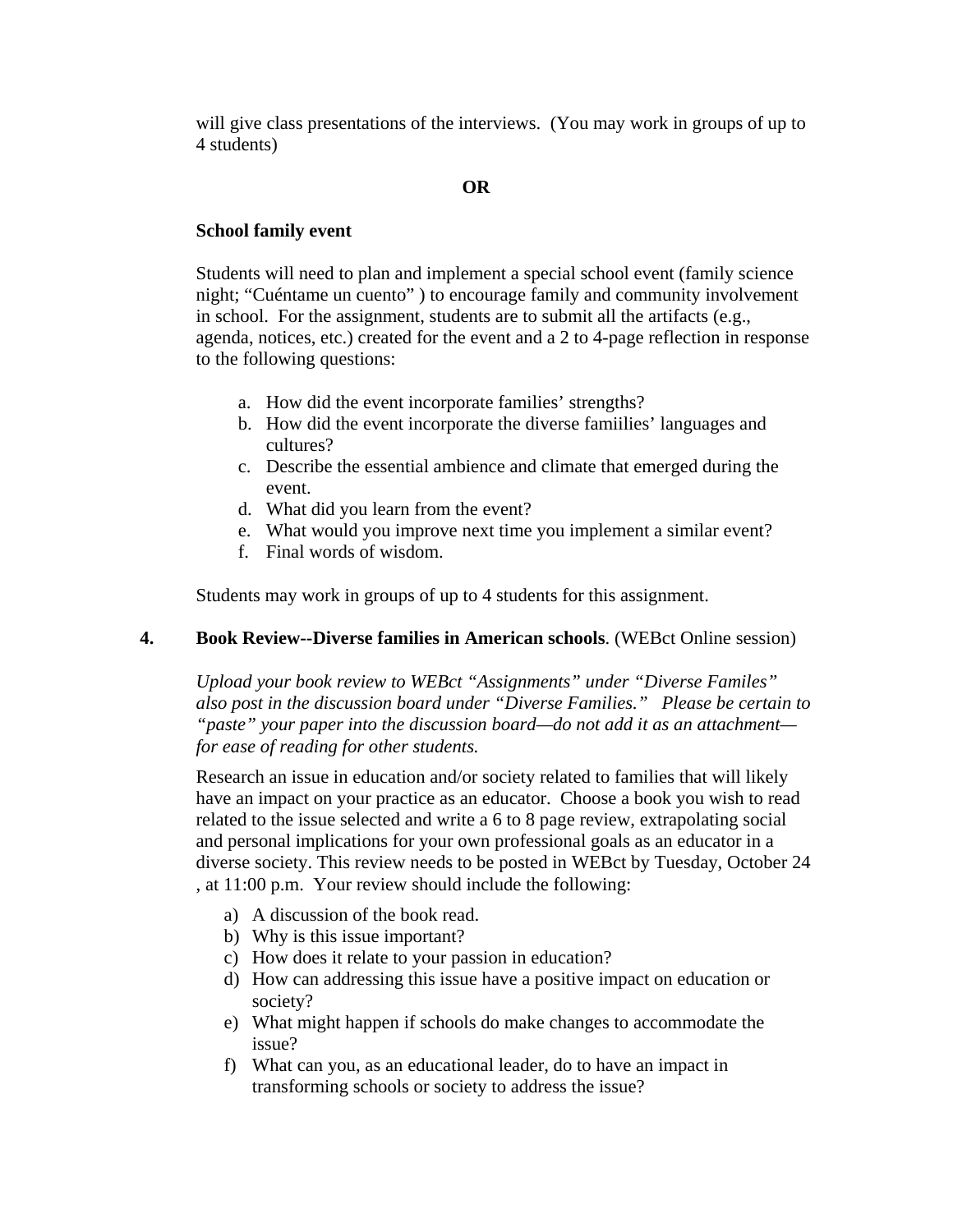After posting your review on WEBct, read at least three other reviews posted by your colleagues and provide a 1-2 page reflection on each review. Please upload and post your reflections by the following week in a similar manner: reflections need to be uploaded and posted in "Assignments" and "Discussion board", respectively, under "Review Reflections" by October 31, 2006. In your reactions, pease include the following for each:

- g) How does this issue resonate with you?
- h) Do you see a connection with the issue you have selected to examine?
- i) What are your recommendations for making a difference or having an impact as it relates to this issue?
- j) How can addressing this issue have a positive impact on education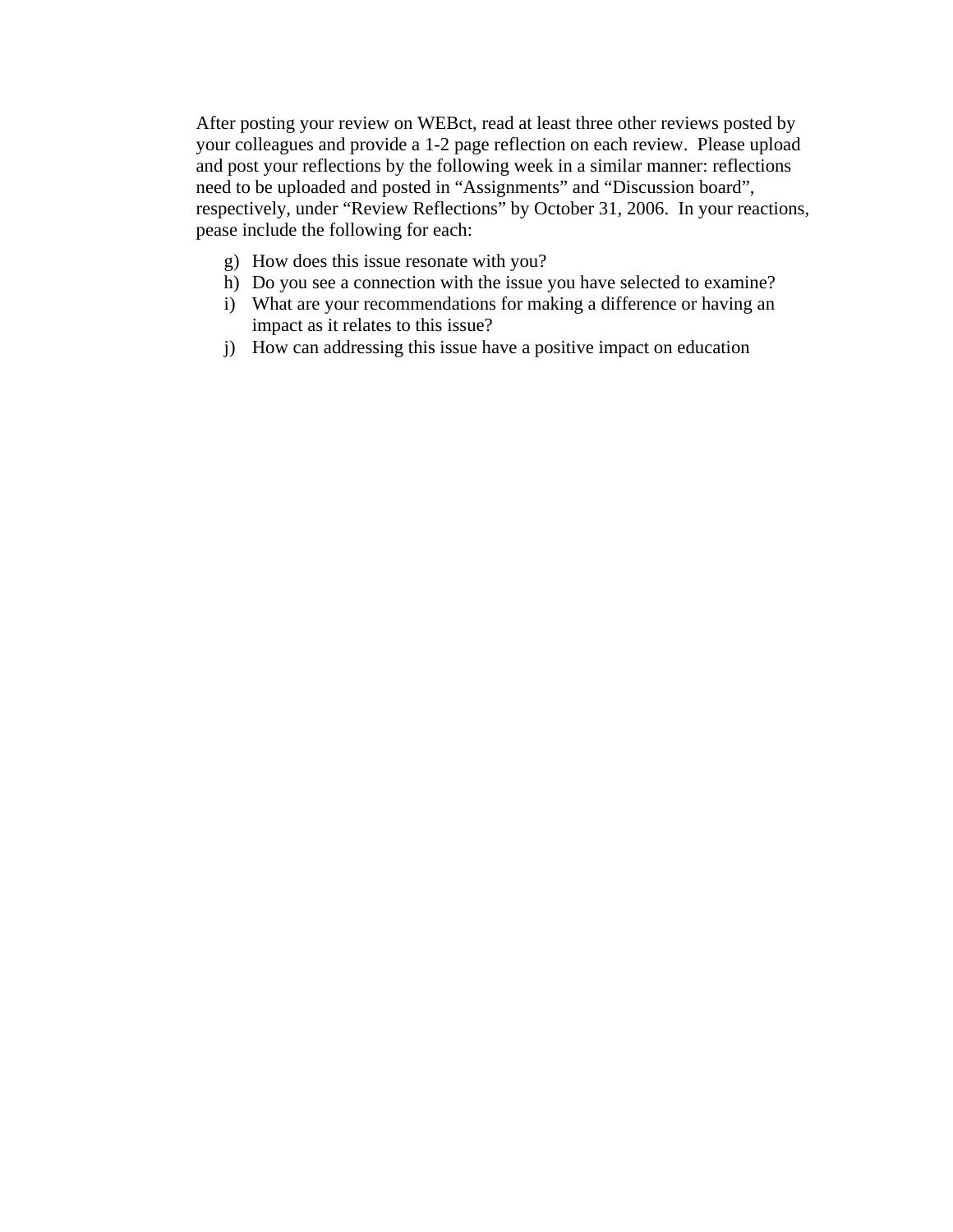# **5. Literature Circle Assignment (20 pts)**

Each one of you will be responsible for participating in a Literature Circle Discussion in a group of 4 using *Burro Genius*. You should each take turns with each of the roles. The 7 roles include 1) Discussion Director, 2) Passage Master, 3) Word Wizard, 4) Connector, 5) Summarizer, 6) Illustrator, and 7) Investigator. In your groups, you will keep track of each section read and the roles each person played. The work completed by each individual for each section should be turned in. Your readings should be divided into at least 4 sections and each person should have an opportunity to perform each role at least once. I suggest the following format, however, if you group would like to try a different format, please check with me and you can implement it. Since this course is focused on the family, please distill the "family" elements you encounter in each of the roles you play (more information on the roles forthcoming).

| Section  | Section 1 | Section 2 | Section 3 | Section 4 |
|----------|-----------|-----------|-----------|-----------|
| Person 1 | DD & PM   | WW & C    | S & I     |           |
| Person 2 |           | DD& PM    | WW & C    | S & I     |
| Person 3 | S&I       |           | DD & PM   | WW & C    |
| Person 4 | WW & C    | S & I     | I         | DD & PM   |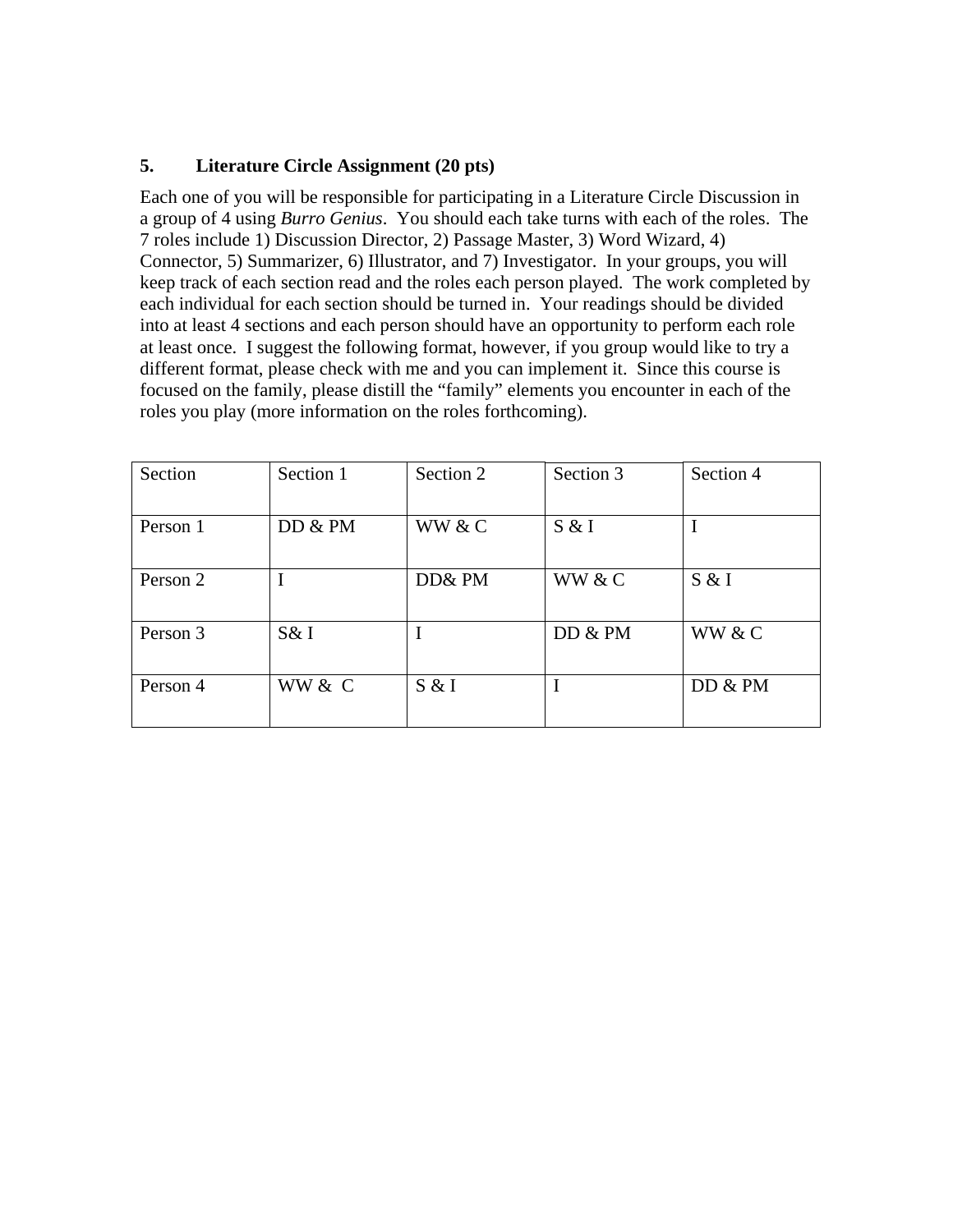## Course Schedule

This course schedule is tentative and will likely changed to accommodate topics that arise during the discussions

| <b>Date</b>    | <b>Activity/Topic</b>            | <b>Readings/Assignments</b>                         |
|----------------|----------------------------------|-----------------------------------------------------|
| Session        | <b>Review Syllabus</b>           | Article Handout: "When Cultures Class"              |
| 1              | Introductions                    | <b>Oral Reading</b>                                 |
| 8/29/06        | Personal experiences with        | "Buscando su Voz en dos Culturas."                  |
|                | diverse families in schools      |                                                     |
| Session        | School perceptions of            | Article Handout:                                    |
| $\overline{2}$ | families                         | "My mother never read to me."                       |
| 9/05/06        | <b>Parameters of Success</b>     |                                                     |
|                | <b>Working Through Family</b>    |                                                     |
|                | Strengths                        |                                                     |
| Session        | Native American Experiences      | Child: Introduction, ch. 1, 2                       |
| 3              | The Legacy of Boarding           |                                                     |
| 9/12/06        | Schools                          |                                                     |
| Session        | Native American                  | Child: ch. 3, 4, 5                                  |
| $\overline{4}$ | Experiences:                     |                                                     |
| 9/19/06        | Irradication of language and     |                                                     |
|                | culture                          |                                                     |
| Session        | <b>Native Americans:</b>         |                                                     |
| 5              | Family Structure and             | Child: ch. 6, 7, conclusion.                        |
| 9/26/06        | <b>Economic Well-Being</b>       |                                                     |
| Session        | African American                 |                                                     |
| 6              | Experience:                      | Kotlowitz: Ch. 1-10                                 |
| 10/03/06       | Family Life in Historical        |                                                     |
|                | Perspective                      |                                                     |
| Session        | African American                 | Kotlowitz: Ch. 11-20                                |
| 7              | Experience:                      | <b>Due: Ethnographic Interview</b>                  |
| 10/10/06       | "Growing up in the Other         | <b>Or</b>                                           |
|                | America."                        | <b>School Event</b>                                 |
|                |                                  |                                                     |
| Session        | <b>African American Families</b> |                                                     |
| 8              | and Social Change                | Kotlowitz: Ch. 21 - end                             |
| 10/17/06       |                                  |                                                     |
| Session        | Independent Work                 | <b>Due: Book Review on Diverse Family</b>           |
| 9              | Diverse families in American     |                                                     |
| 10/24/06       | Schools                          |                                                     |
| Session        | <b>Diverse Families:</b>         | Due: Three personal reactions to three book reviews |
| 10             | The Promise for the Future       |                                                     |
| 10/31/06       |                                  |                                                     |
| Session        | "Cuéntame un cuento:"            |                                                     |
| 11             | Family Stories from the Heart    | Villaseñor: ch. 1-10                                |
| 11/07/06       |                                  |                                                     |